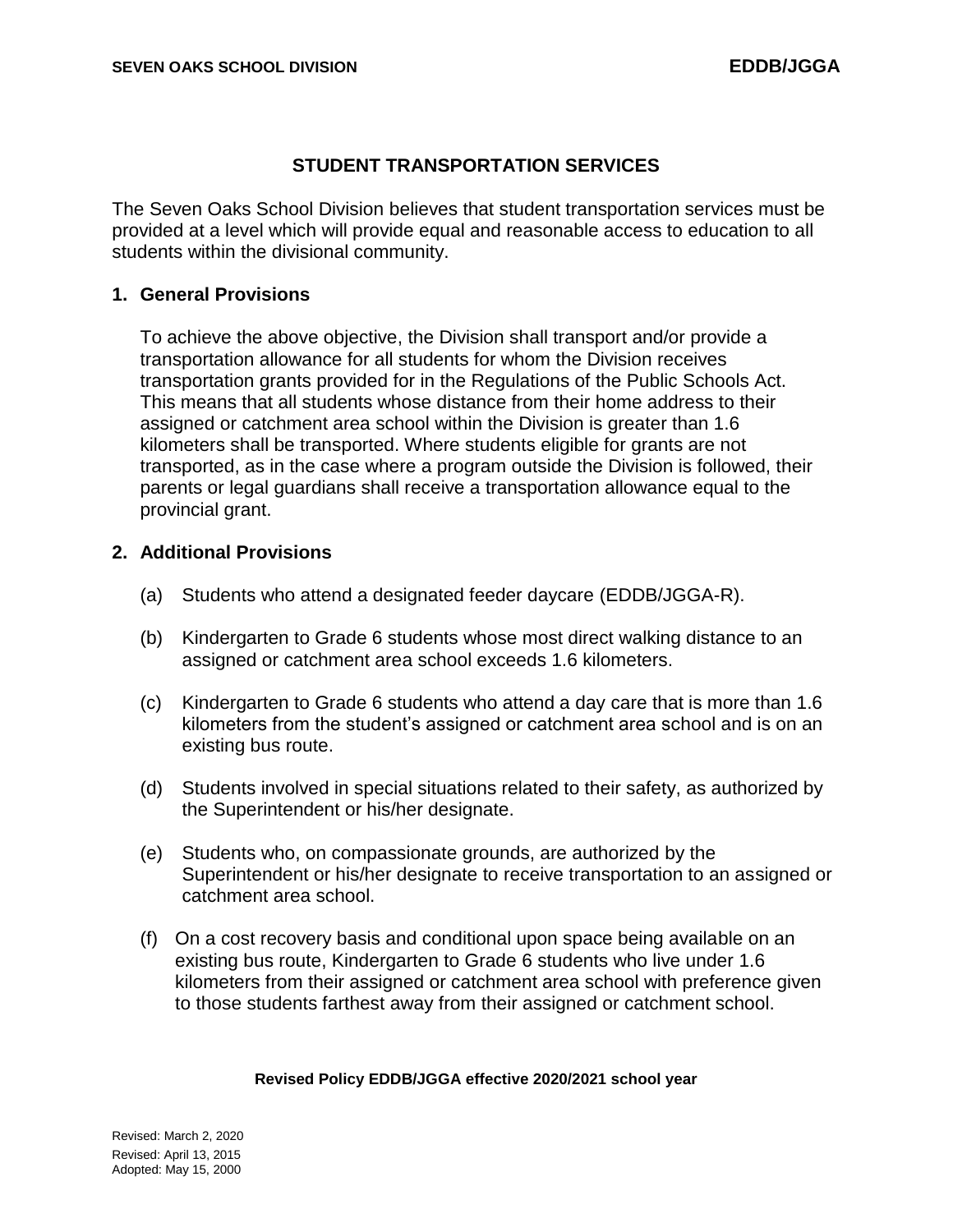(g) On a cost recovery basis and conditional upon space being available as per regulations on Student Transportation Fees, Grade 7 to12 students whose most direct walking distance to an assigned or catchment area school exceeds 1.6 kilometers or who reside in a designated transportation area.

# **3. Student Transportation Fees**

- (a) Student transportation fees as noted in 2. (f) and (g) above shall be set by the Board.
- (b) Designated transportation areas as noted in 2. (f) and (g) above shall be reviewed and established by the Director of Transportation and approved by the Board of Trustees.
- (c) Space availability will be determined by age with younger students receiving first priority for available discretionary space.

# **4. Requests for Transportation**

- (a) In the case of pupils registered in the Seven Oaks School Division for the first time or, pupils who become bus pupils for the first time, or pupils who have been transported previously but have changed schools or residence, requests for transportation must be made in writing on Divisional Transportation Request forms.
- (b) Any transportation requests made after the Friday before the week of school opening may be subject to a delay before transportation can be provided.
- (c) When requesting transportation, provision for a reliable emergency contact number must be provided by the parent or legal guardian upon registration.

## **5. Mode of Transportation**

Transportation will basically be provided by division-owned school buses. An alternative means of transportation or an allowance in lieu of transportation may be substituted by the Division.

# **6. Out of Catchment Area Students**

Where students choose to attend, through the schools of choice provision, a school outside of the assigned or catchment area school, they must pay a transportation user fee. Such fee is contingent on space being available on an existing bus route.

### **Revised Policy EDDB/JGGA effective 2020/2021 school year**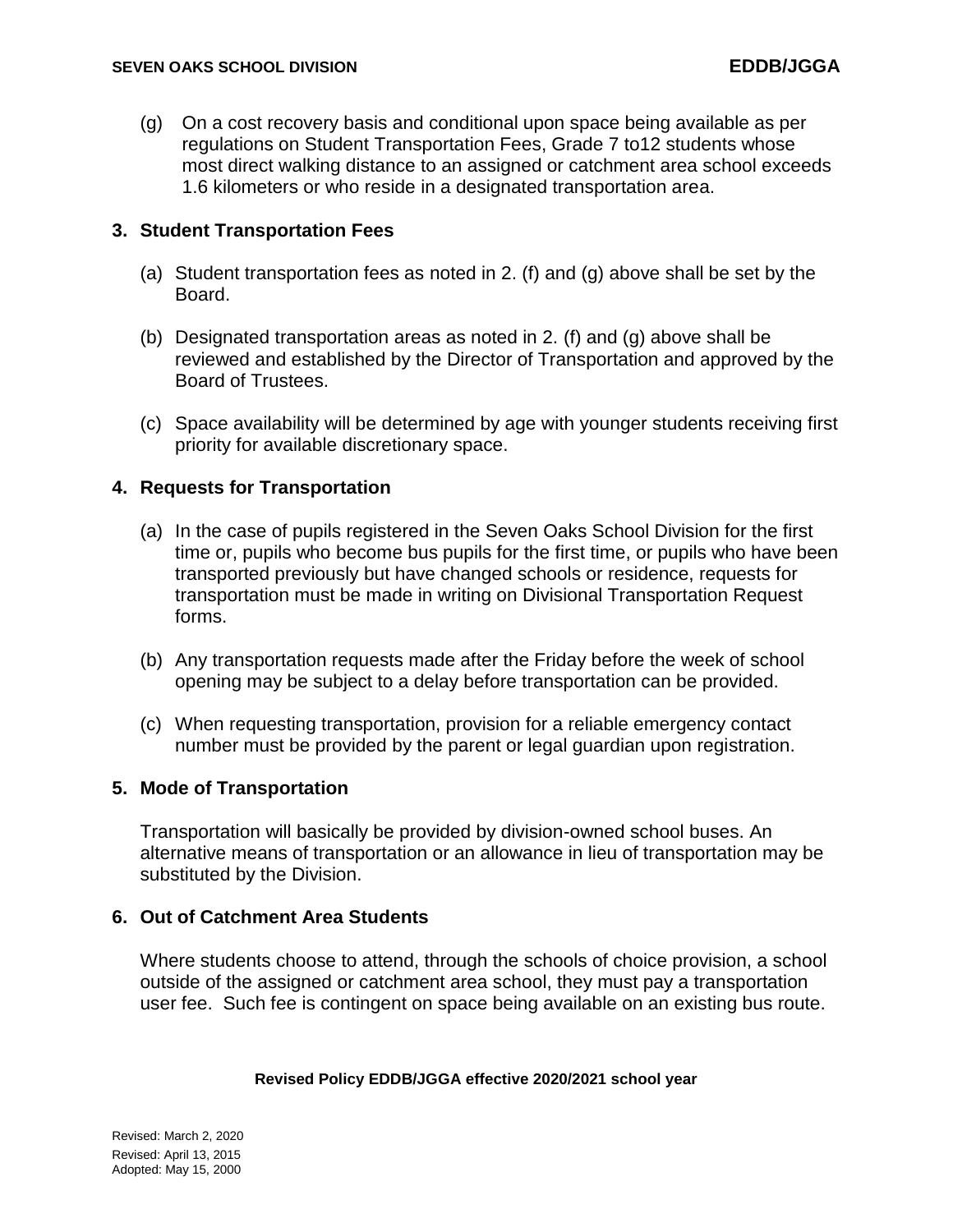## **7. Non-Resident Students**

All Non-Resident students (including those in feeder day cares) who fall under schools of choice regulations must pay the transportation user fee. Such fee is contingent on space being available on an existing bus route.

## **8. Procedures**

The following procedures apply to this Policy:

- (a) The most direct walking distance to and from a school shall be measured according to the most direct means of walking along:
	- A public roadway.
	- $\blacksquare$  A public walkway.
	- A public park and/or green area.
	- A combination of the above which are maintained and/or cleared by the City of Winnipeg or by community use throughout the school year.
- (b) Measurements shall be made from a point on the public roadway nearest the residence of the student to a point on the public roadway nearest the most direct access to school grounds.
- (c) Transportation shall generally be from and to a designated pick up point nearest an eligible student's home, in accordance with the provincial regulation.
- (d) The pickup and drop off points must be constant.

## **9. Withdrawal of Transportation Privileges**

While the Division is obligated to transport pupils when the distance from home to school is beyond the provisions set forth in this policy, it must be understood that there are limits to this obligation. The Board, through its divisional administration, reserves the right to suspend the privilege of transportation to those pupils who through their actions on a bus, endanger the health and/or safety of themselves or others.

## **10. Administration of Student Transportation Services**

Within the framework of Division policy the Board hereby authorizes the Superintendent:

(a) To administer the Division policies and regulations on Student Transportation

### **Revised Policy EDDB/JGGA effective 2020/2021 school year**